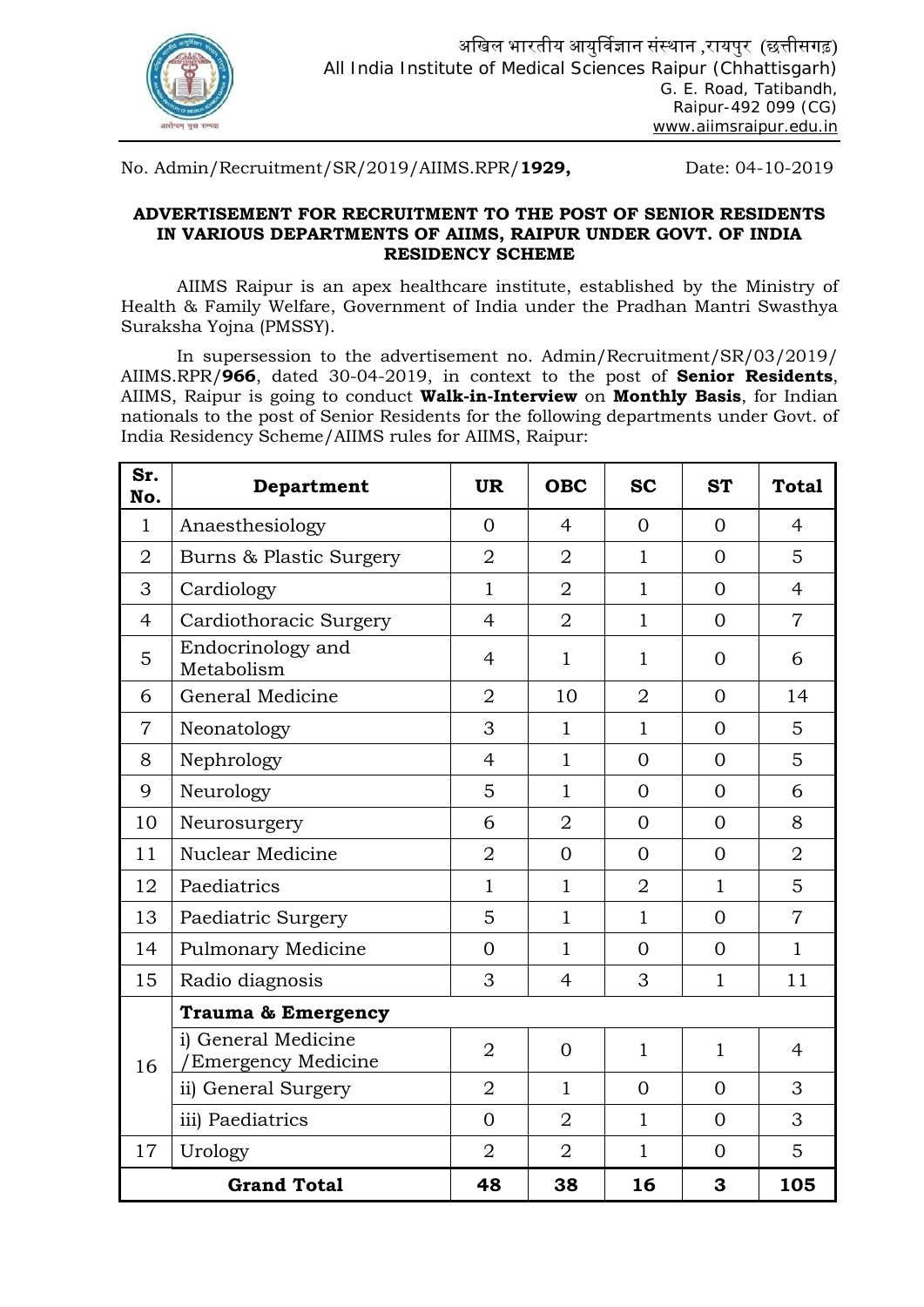### **Detailed eligibility Criteria is as follows:**

| Sr.<br>No. | Name of<br>Post    | Group | Pay Band and<br><b>Grade Pay</b>                                                                                               | Age<br>Limit                         | <b>Oualification</b>                                                                                                                                                                                             | No. of Post                                                                                                                           |
|------------|--------------------|-------|--------------------------------------------------------------------------------------------------------------------------------|--------------------------------------|------------------------------------------------------------------------------------------------------------------------------------------------------------------------------------------------------------------|---------------------------------------------------------------------------------------------------------------------------------------|
|            | Senior<br>Resident | A'    | $67700/-$ (Level-<br>11, Cell No. 01<br>As per 7th CPC)<br>plus<br>usual<br>allowances<br>including<br>NPA<br>(if applicable). | Upper<br>age<br>limit<br>40<br>years | A. Post<br>graduate<br>Medical<br>Degree/<br>Diploma in<br>respective<br>discipline<br>from<br>a<br>University/<br>recognized<br>Institute.<br>$B.$ DMC/DDC/MCI/<br>State Registration is<br>mandatory<br>before | <b>Total: 105</b><br><b>UR-38</b><br>$EWS-10*$<br><b>OBC-38</b><br>$SC-16$<br><b>ST-03</b><br>(Including)<br>04<br>posts<br>for $PwD$ |
|            |                    |       |                                                                                                                                |                                      | joining, if selected.                                                                                                                                                                                            |                                                                                                                                       |

| Note: *Economically Weaker Section Candidates(s) |  |  |  |
|--------------------------------------------------|--|--|--|
|--------------------------------------------------|--|--|--|

**Posts identified suitable for PwD:** 04 Posts are reserved for PwD for Senior Residents in non-surgical departments. Physical requirement & Categories of disabled eligible for these posts is as follows:

| Sr. | <b>Name of the Post</b>                            | <b>Physical</b> | <b>Categories of Disabled Eligible</b>      |  |  |  |  |
|-----|----------------------------------------------------|-----------------|---------------------------------------------|--|--|--|--|
| No. |                                                    | Requirement     | for the post                                |  |  |  |  |
|     | Senior Residents<br>(Non-surgical)<br>departments) | <b>SE</b>       | S, ST, H, W, RW, OL, OA (Non surgical jobs) |  |  |  |  |

**Abbreviations Used** : S=Sitting, BN=Bending, SE=Seeing, RW=Reading & Writing, C=Communication MF=Manipulation by Fingers, PP=Pulling & Pushing, L=Lifting, KC=Knee1ing & Croutching, ST=Standing, W=Walking, BLA=Both Legs & Arms, BA=Both Arms, OL=One Leg, BL=Both Leg, OA=One Arm, OAL=One Arm and One Leg, B=Blind, LV=Low Vision, H=Hearing. MW=Muscular Weakness OH= Orthopedically Handicapped, CP= Cerebra1 Pa1sy, LC= Leprosy Cured, VH= Visually Handicapped, HH= Hearing Handicapped.

|                       | 10:00 am to 10:30 am                                                                                                                 |
|-----------------------|--------------------------------------------------------------------------------------------------------------------------------------|
| <b>Reporting Time</b> | Note: Candidates reporting after 10:30 am will not<br>be considered for walk-in-interview                                            |
| <b>Venue</b>          | Committee Room, 1st Floor, Medical College Building,<br>Gate No. 5, AIIMS, Tatibandh, G. E. Road,<br>Raipur (Chhattisgarh) - 492099. |
| Contact No.           | 0771-2577267                                                                                                                         |
| E-mail:               | recruitment@aiimsraipur.edu.in                                                                                                       |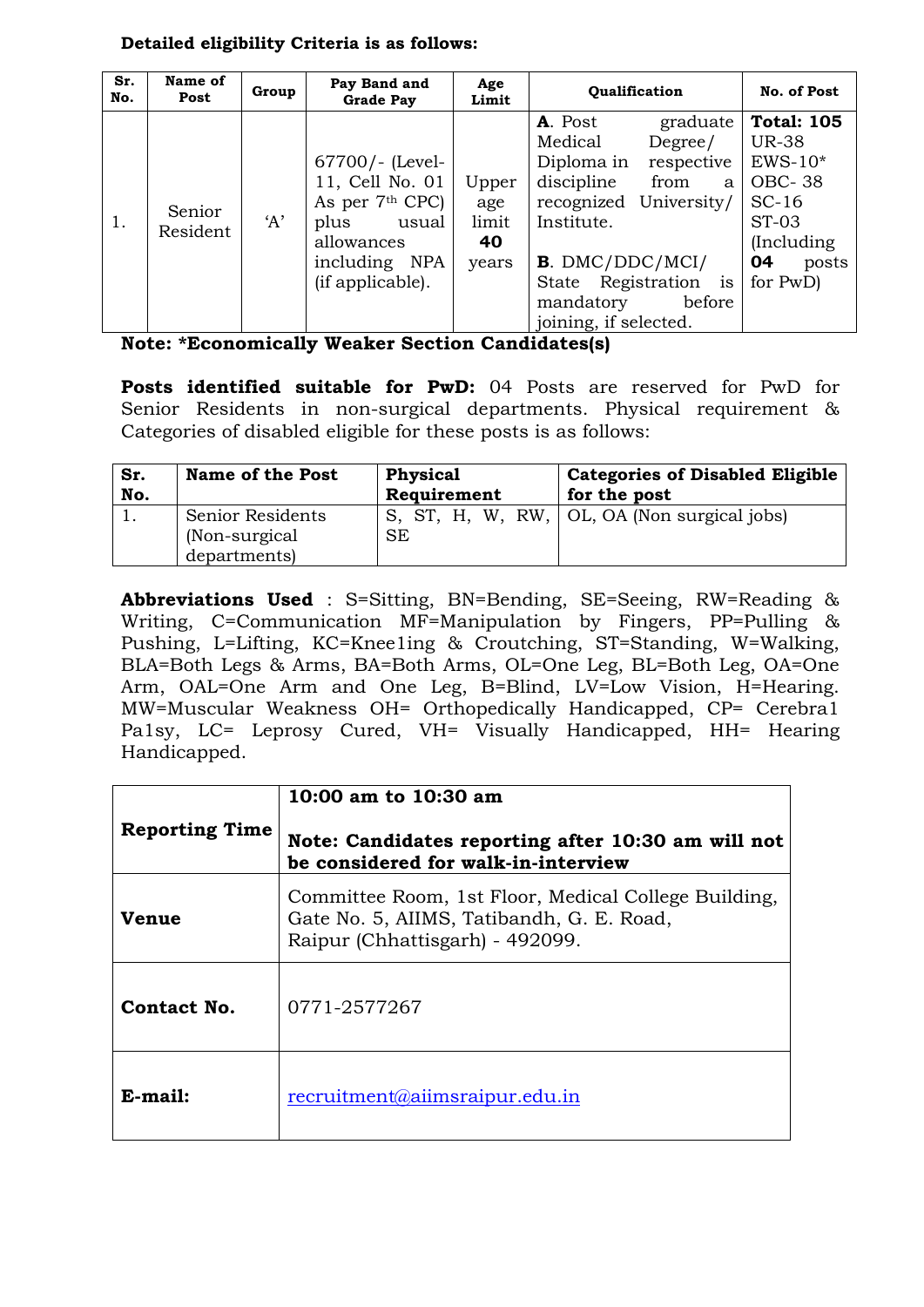### **DETAILS**

1. Walk-in-Interview will be conducted on the **1st Tuesday** and **1st Wednesday** (as shown in the below table) of every month **(in case of Holiday, the interview will be held on next working day)** on **first come first serve basis**, till filling the vacant posts.

| Sr.<br>No.     | Department                    | <b>Number</b><br>of Posts | Day            |
|----------------|-------------------------------|---------------------------|----------------|
| $\mathbf{1}$   | Anaesthesiology               | 4                         |                |
| $\overline{2}$ | Burns & Plastic Surgery       | 5                         |                |
| 3              | Cardiology                    | $\overline{4}$            |                |
| $\overline{4}$ | Cardiothoracic Surgery        | $\overline{7}$            |                |
| 5              | Endocrinology and Metabolism  | 6                         | 1st Tuesday of |
| 6              | General Medicine              | 14                        | the Month      |
| 7              | Nephrology                    | 5                         |                |
| 8              | <b>Pulmonary Medicine</b>     | $\mathbf{1}$              |                |
| 9              | Neurology                     | 6                         |                |
|                | <b>Total</b>                  | 52                        |                |
|                |                               |                           |                |
| Sr.            |                               |                           |                |
| No.            | Department                    | <b>Number</b><br>of Posts | Day            |
| $\mathbf{1}$   | Nuclear Medicine              | $\overline{2}$            |                |
| $\overline{2}$ | Neurosurgery                  | 8                         |                |
| 3              | Neonatology                   | 5                         |                |
| $\overline{4}$ | Paediatrics                   | 5                         |                |
| 5              | Paediatric Surgery            | $\overline{7}$            |                |
| 6              | Radio diagnosis               | 11                        | 1st Wednesday  |
|                | <b>Trauma &amp; Emergency</b> |                           | of the Month   |
|                | i) General Medicine           | $\overline{4}$            |                |
| 7              | ii) General Surgery           | 3                         |                |
|                | iii) Paediatrics              | 3                         |                |
| 8              | Urology                       | 5                         |                |

- 2. Age will be counted as on the date of **Walk-in-Interview**.
- 3. Walk-in-Interview may be spilled over to next day. Therefore, candidates should be prepared to be available for next day also, if necessary.
- 4. A prior intimation will be required from the candidate regarding their confirmation of participation in the Walk-in-Interview. Confirmation should be sent well in advance via e-mail at [recruitment@aiimsraipur.edu.in](mailto:recruitment@aiimsraipur.edu.in) with a subject line **"Confirmation of participation in the Walk-in-Interview to the post of Senior Resident for the department of ……………….. on …………………."**.
- 5. Only those candidates who have been declared successful in their qualifying degree exam and will be completing their tenure for the same **on or before the date of Walk-in-Interview** will be eligible.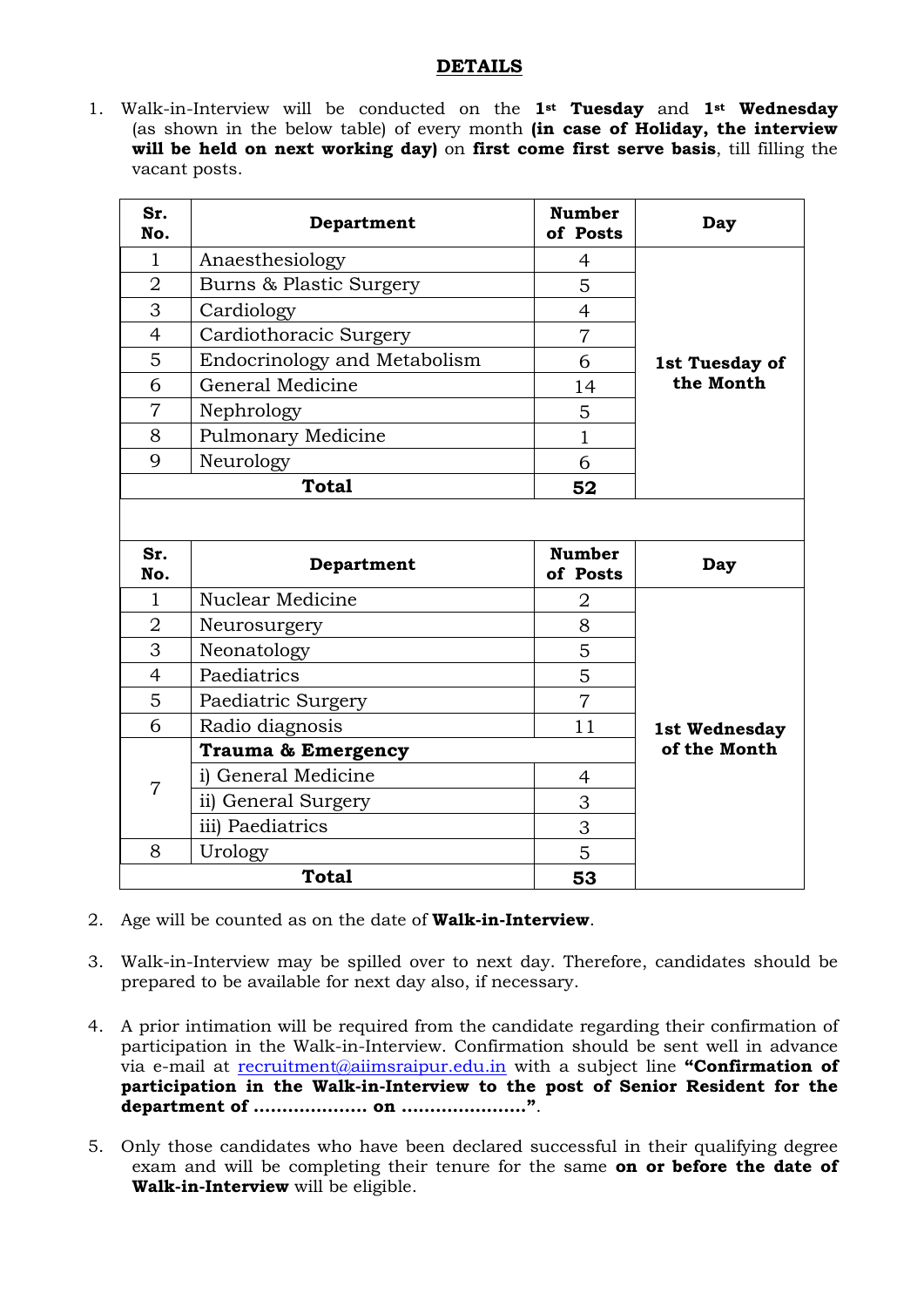- 6. In cases where result of qualifying exam is declared **after the date of Walk-in-Interview**, their candidature will stand cancelled and no claim for selection on the basis of Interview will be considered.
- 7. The above vacancies are provisional and subject to variation. The Director, AIIMS, Raipur reserves the right to vary the vacancies including reserved vacancies as per the Govt. of India rules/circulars and requirements. The reservation will be followed as per Government of India Rules.
- 8. The aspiring applicants satisfying the eligibility criteria in all respect can appear in the interview.
- 9. The decision of Director, AIIMS Raipur in this regard shall be final and binding. The offer of appointment when made will be provisional and subject to verification of credentials (Educational & Personal) by competent authority. The vacancies are provisional and subject to variation. The Director, AIIMS, Raipur reserves the right to vary the vacancies including reserved vacancies. No correspondence whatsoever would be entertained in this regard.
- 10. **Application Fee:** For General/OBC category Rs. 1,000/-, for SC/ST category Rs. 800/- to be paid in favour of "**AIIMS Raipur**" payable at Raipur by way of **Demand Draft/Banker's Cheque**. The Application fee is non-refundable. Application fee exempted for PwD (Persons with Disabilities) candidates.
- 11.Those who are working in Central/State Government/Semi Government/ Autonomous Institution must submit a "NO OBJECTION CERTIFICATE" from the employers at the time of interview.
- 12. Self Attested photocopies of Degrees, Certificates, Mark sheets, Age proof, Caste certificates etc. may be annexed to the hard copy of the application and the same shall be produced in original along with photocopy for verification at the time of interview.
- 13. **The reservation for ST/SC/OBC candidates is as per Central Govt. rules and 4 % for PWD candidates (on horizontal basis).** For OBC Candidate: Candidates must attach certificate valid for the posts under the Central Government of India which mentions that the Candidate does not belong to Creamy Layer. Date of issue of Certificate should not be earlier than 1 year from the date of walk-in-interview for the post of Senior Resident as per Govt. of India's Residency Scheme in AIIMS, Raipur. For SC, ST & OBC – Certificate should be issued by Tehsildar or above rank authorities prescribed by Govt. of India in format of State/Central Government.

### 14. **For EWS (Economically Weaker Sections):**

(I) 10% of Vacancies are reserved for the EWS as per the directions of Government of India instructions issued vide DoPT OM No. 36039/1/2019-Estt (Res) dated 19th January, 2019

(II) Persons who are not covered under the existing scheme of reservations to the Scheduled Castes, the Schedule Tribes and the Socially and Educationally Backward Classes and whose family has gross annual income below Rs. 8.00 lakh are to be identified as EWSs for the benefit of reservation. Family for this purpose will include the person who seeks benefit of reservation, his/her parents and siblings below the age of 18 years as also his/her spouse and children below the age of 18 years. The income shall include income from all sources i.e. salary, agriculture, business, profession etc. and it will be income for the financial year prior to the year of application. Also persons whose family owns or possesses any of the following assets shall be excluded from being identified as EWSs, irrespective of the family income: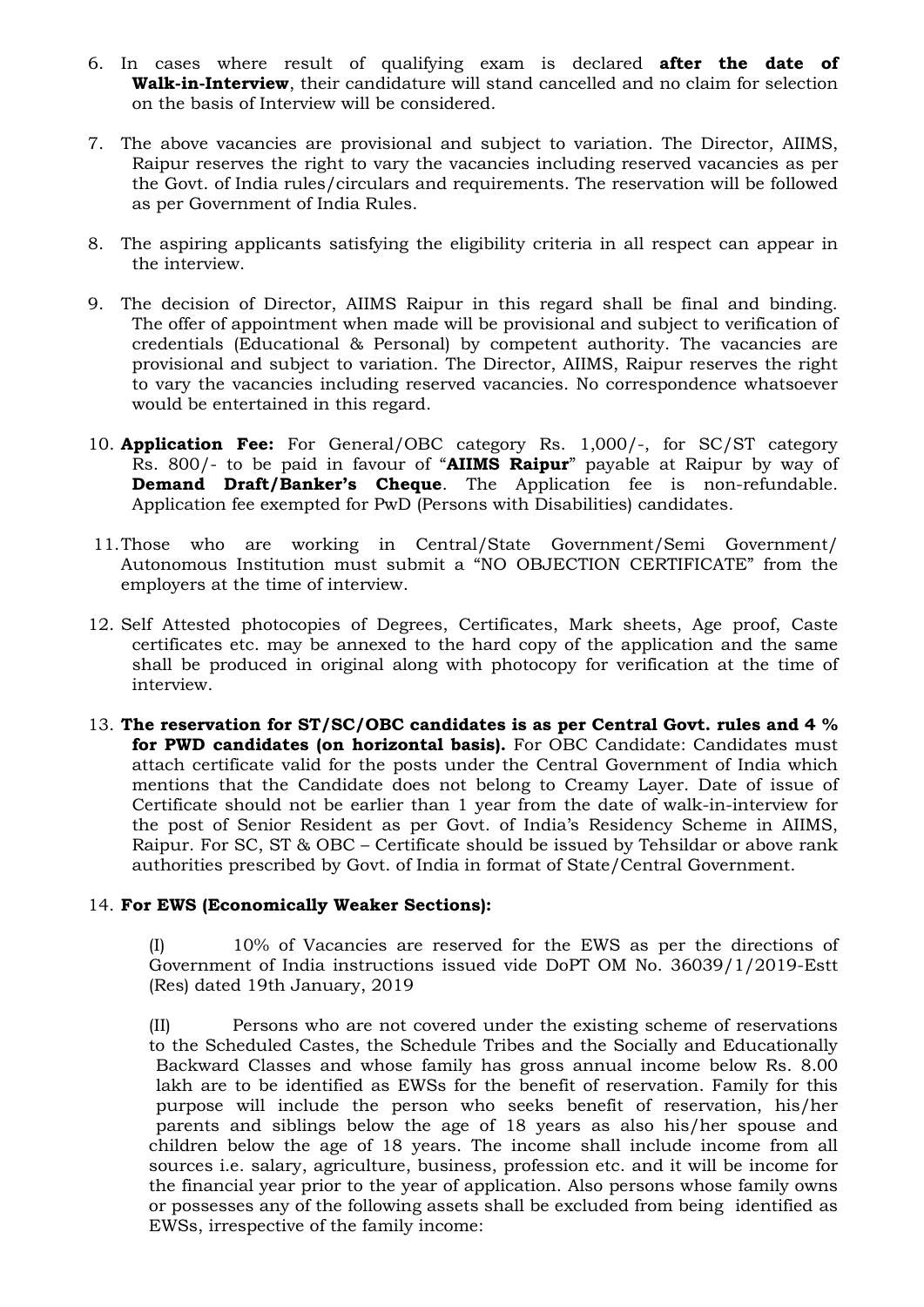i. 5 acres of Agricultural Land and above;

- ii. Residential flat of 1000 sq. ft. and above;
- iii. Residential plot of 100 sq. yards and above in notifiedmunicipalities;

iv. Residential plot of 200 sq. yards and above in areas other than the notified municipalities.

(III) The income and assets of the families as mentioned in para 2 would be required to be certified by an officer not below the rank of Tehsildar in the States/UTs. The candidates shortlisted for document verification/ interview shall be required to bring the requisite certificate as specified by the Government of India at the time of appearing for the process of document the time of appearing for the process of document verification/interview. The income and asset certificate issued by one of the authorities mentioned shall only be accepted as proof of candidate's claim as belonging to EWS.

(IV) The instructions issued by the Government of India in this regard from time to time shall be adhered to.

- 15. For eligibility to applying for these posts upper age limit as on date of Walk-in-Interview will be **40 years.**
- 16. Age limit refers to completed age as mentioned in eligibility criteria, in years as on date of Walk-in-Interview.
- 17. The upper age limit for candidates with DM/M.Ch degree applying for these posts will be **40 years**. The age limit is further relaxable for SC/ST candidates, OBC candidates & OPH candidates as below.
- 18. Age relaxation of 5 years for SC/ST, 3 years for OBC candidates.
- 19. In the case of Persons with Disability (PWD) candidates, age relaxation up to maximum period of 5 years for General Category, 8 years for OBC category and 10 years for SC/ST category candidates.

### 20. **For Persons with Disability (PWD):**

- i. The candidate must possess a valid document certifying his/her physical disability is conforming to judgment of Supreme Court of India i.e.: "With the approval of the Ministry of Health & Family Welfare, Govt. of India vide letter no.18018/2/2009-ME(P-1)dated 17.02.2009 it has been decided that while providing reservation in admission to medical course in the first instance candidates with disability of lower limbs between 50% to 70% shall be considered and in case candidates are not available of such candidates in that category then the candidates with disability of lower limbs between 40% to 50% will also be considered for admission as per decision in the Writ Petition (Civil) 184/2005-Dr.Kumar Sourav Vs. UOI & others in the Supreme Court of India".
- ii. The disability certificate should be signed by a duly constituted and authorized Medical Board of the State or Central Govt. Hospitals/Institutions & countersigned by Medical Superintendent.
- iii. The constitution of the Medical Board will be one consultant each from disciplines of Orthopaedics, Physical Medicine & Rehabilitation and Surgery.
- iv. OPH candidates who apply will be considered against seats in category in which he/she has applied i.e. GEN/SC/ST or OBC. Last seat/s in the respective category will be offered to OPH candidates, (in case OPH candidate is not able to make on his/her their own merit).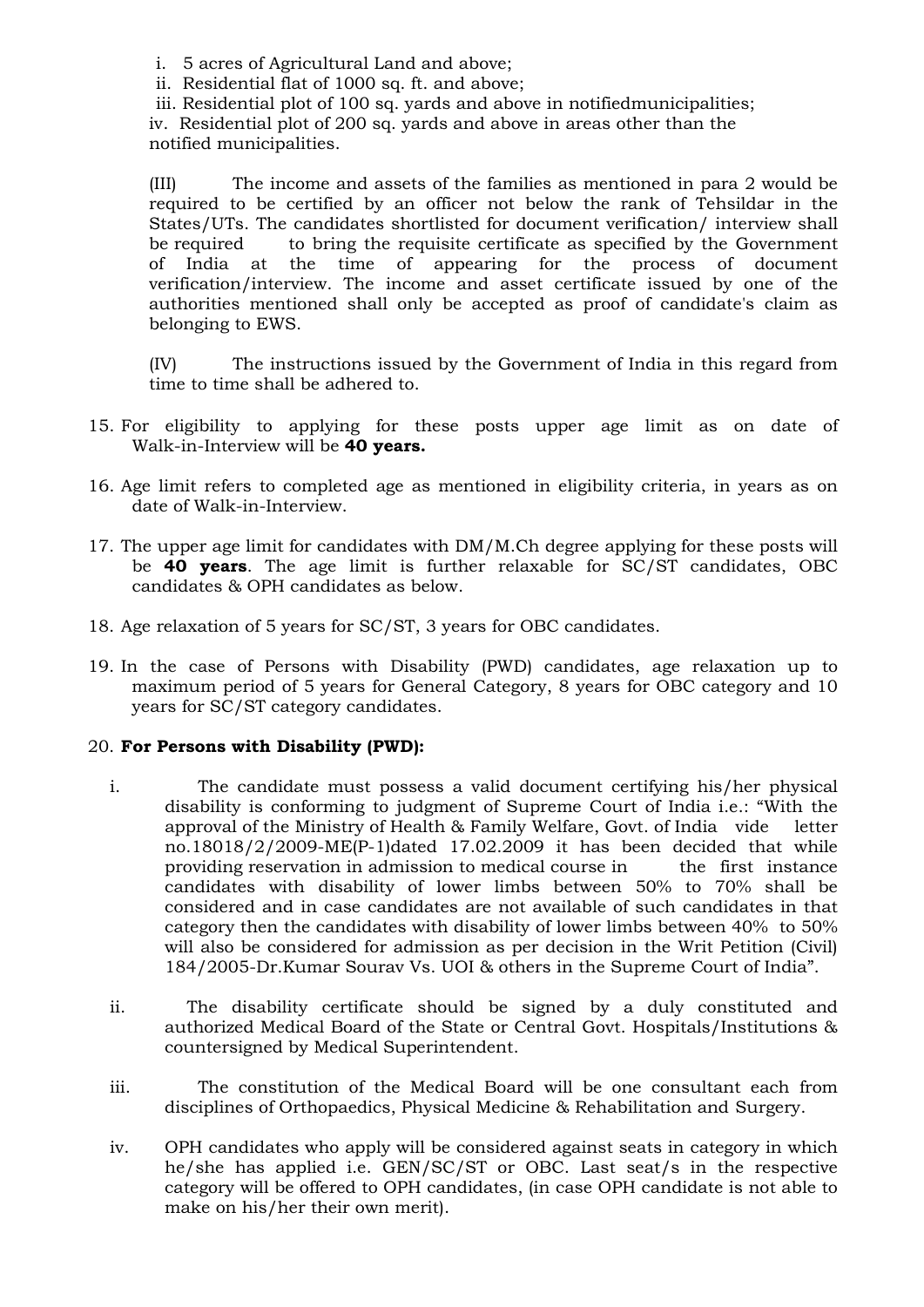21. Based on bio-data, the Search cum Selection Committee may short-list Candidates for interview.

### **TERMS & CONDITIONS**

- 1. The candidate who is already in government service shall submit **'No Objection Certificate'** from the present employer at the time of Interview.
- 2. Canvassing of any kind will lead to disqualification. The prescribed qualification is minimum and mere possessing the same does not entitle any candidate for selection.
- 3. The appointment shall be as per Govt. of India's Residency Scheme. The appointment can be terminated at any time, on either side, by giving one month's notice or by paying one month's salary, without assigning any reason or failure to complete the period of three months to the satisfaction of competent authority. The appointee shall be on the whole time appointment of the AIIMS and shall not accept any other assignment, paid or otherwise and shall not engage himself/herself in a private practice of any kind during the period of contract. He/ She is expected to conform to the rules of conduct and discipline as applicable to the institute employees. The appointee shall perform the duties assigned to him/her. The competent authority reserves the right to assign any duty as and when required. No extra/additional allowances will be admissible in case of such assignment.
- 4. If an appointee wishes to apply somewhere else or resign within the first 03 (three) months of joining, then neither he/she will be issued a No Objection Certificate (NOC) nor he/she will receive any Relieving Letter or Experience Certificate.
- 5. The appointee shall not be entitled to any benefit like Provident Fund, Pension, Gratuity, Medical Attendance Treatment, Seniority, Promotion etc. or any other benefits available to the Government Servants, appointed on regular basis.
- 6. The candidate should not have been convicted by any Court of Law.
- 7. In case of any information given or declaration by the candidate is found to be false or if the candidate has will-fully suppressed any material information relevant to this appointment, he/she will be liable to be removed from the service and any action taken as deemed fit by the appointing authority.
- 8. The decision of the competent authority regarding selection of candidates will be final and no representation will be entertained in this regard.
- 9. Incomplete applications in any aspect will be summarily rejected.
- 10. The Competent Authority reserves the right of any amendment, cancellation and changes to this advertisement as a whole or in part without assigning any reason or giving notice.
- 11. Leave entitlement of the appointee shall be governed in terms of instructions contained in DoPT & T's O.M. No.12016/3/84/Estt.(L) dated the  $12<sup>th</sup>$  April, 1985 as amended by OM No.12016/1/96/Estt.(L) dated the 5th July, 1990.
- 12. All disputes will be subject to jurisdictions of Court of Law at Chhattisgarh.
- 13. In case, any information given or declaration by the candidate is found to be false or if the candidate has wilfully suppressed any material information relevant to his/her appointment, he/she will be liable to be removed from the service and any action taken as deemed fit by the appointing authority.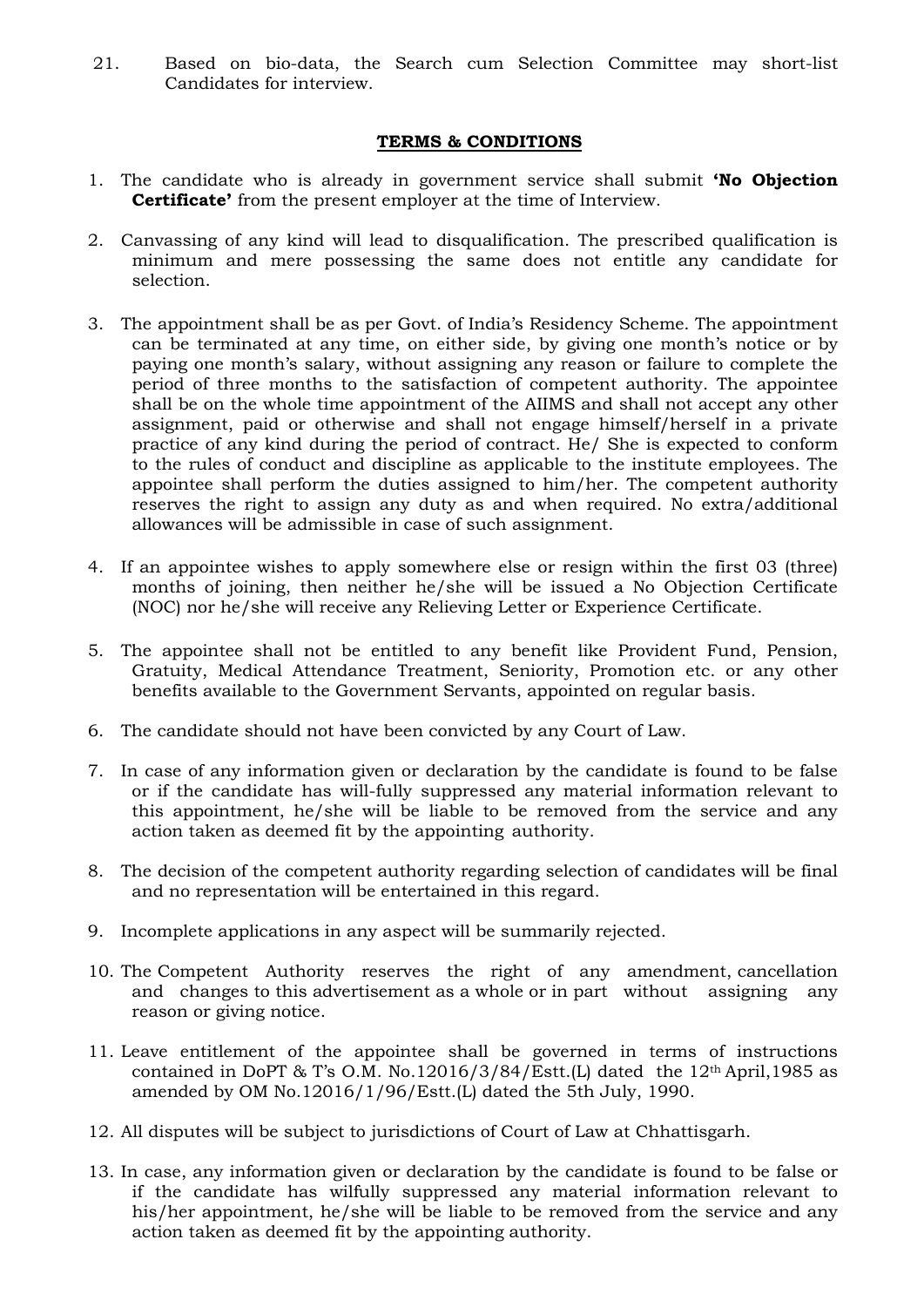- 14. The decision of the competent authority regarding selection of candidates will be final and no representation will be entertained in this regard.
- 15. Appointment of selected candidates is subject to his/her being declared medically fit by competent Medical Board.
- 16. Name of the shortlisted candidates will be displayed on AIIMS Raipur website only. No separate individual intimation will be sent. Beside, all information will also be provided through the institute website only. The Institute will not be responsible in any manner if a candidate fails to visit / access the website in time. Candidates are requested to regularly visit the Institute website i.e. www.aiimsraipur.edu.in for updated information regarding the recruitment.
- 17. In case of any inadvertent mistake in the process of selection which may be detected at any stage even after the issue of appointment letter, the Institute reserves the right to modify/withdraw/cancel any communication made to the candidate.
- 18. The applicant will be responsible for the authenticity of submitted information, other documents and photograph. Submission of any false and/or suppression /concealment of facts shall lead to rejection/ cancellation of selection/recruitment.
- 19. For any updates please visit the Institute website i.e. www.aiimsraipur.edu.in regularly.

**Director AIIMS, Raipur.**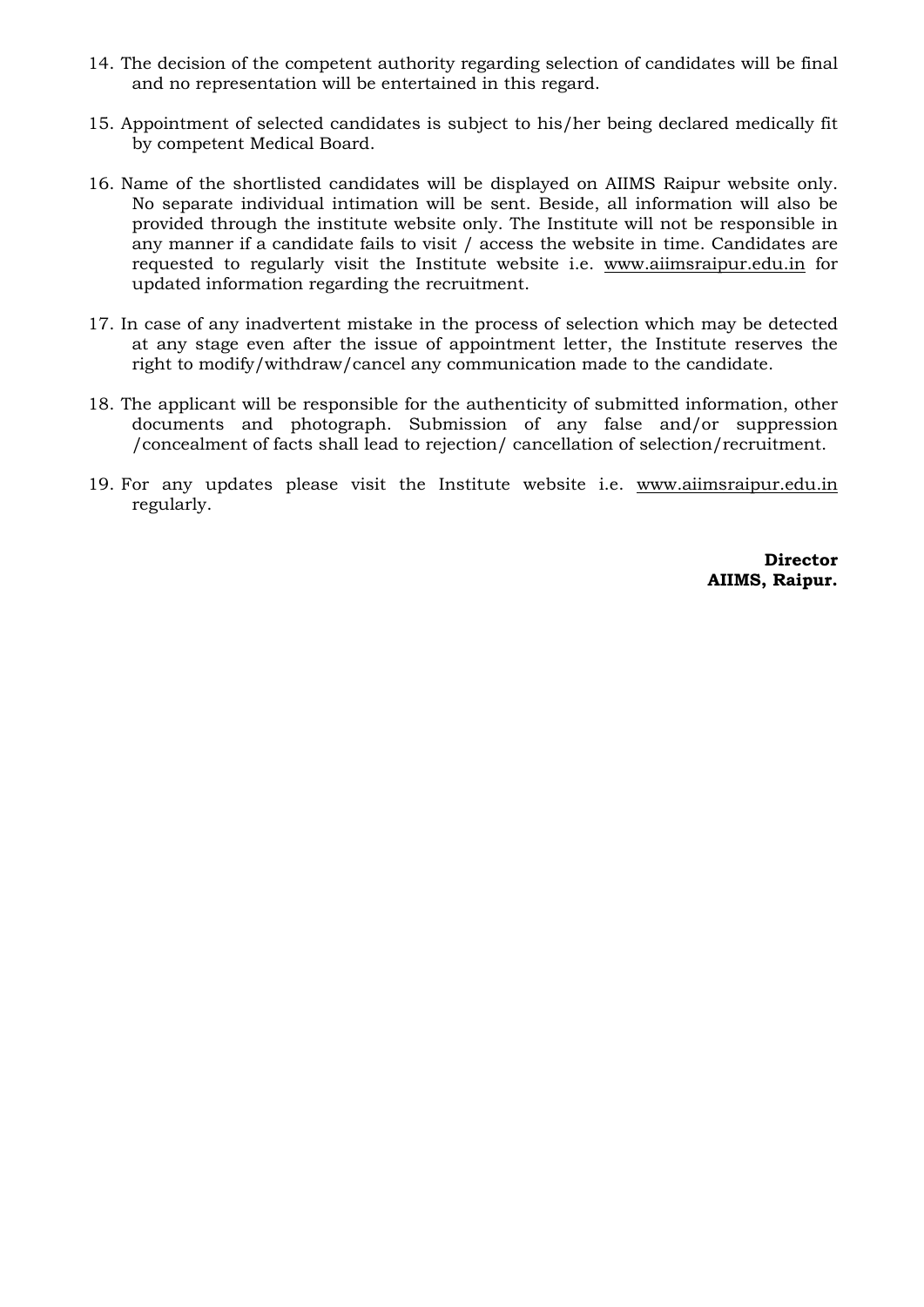

# एम्स रायपुर में 03 (तीन) वर्ष हेतु सीनियर रेसीडेन्ट (रेसीडेन्सी स्कीम, भारत सरकार) पद हेतु

## आवेदन प्रपत्र - 2019

### **Application Form for the post of Senior Resident in AIIMS, Raipur under residency scheme, Govt. of India for 03 (three) year – 2019**

विज्ञापन सं. / Advertisement No.

No. Admin/Recruitment/SR/2019/AIIMS.RPR /**1929** dated 04-10-2019

आवेदित पद $\angle$ Post applied for Department विभाग

**Senior Resident**

1. नाम स्पष्ट अक्षरोंमें / Name in block letters :-

2. पिता/पति का नाम स्पष्ट अक्षरोंमें/ Father / Husband's Name in block letters:-

|  | $\alpha$ (i) $\pi$ $\pi$ $\pi$ (o) Dormonont Address. |  |  |  |  |  |  |  |  |
|--|-------------------------------------------------------|--|--|--|--|--|--|--|--|

3. (अ) स्थायी पता/(a) Permanent Address:-

|                                      | राज्य $\angle$ State    |  |  |  |  |  |  |  |  |
|--------------------------------------|-------------------------|--|--|--|--|--|--|--|--|
|                                      | पिन $\sqrt{\text{Pin}}$ |  |  |  |  |  |  |  |  |
| (ब) डाक का पता/ (b) Postal Address:- |                         |  |  |  |  |  |  |  |  |
|                                      |                         |  |  |  |  |  |  |  |  |

Affix Passport Size selfattested colour photograph here.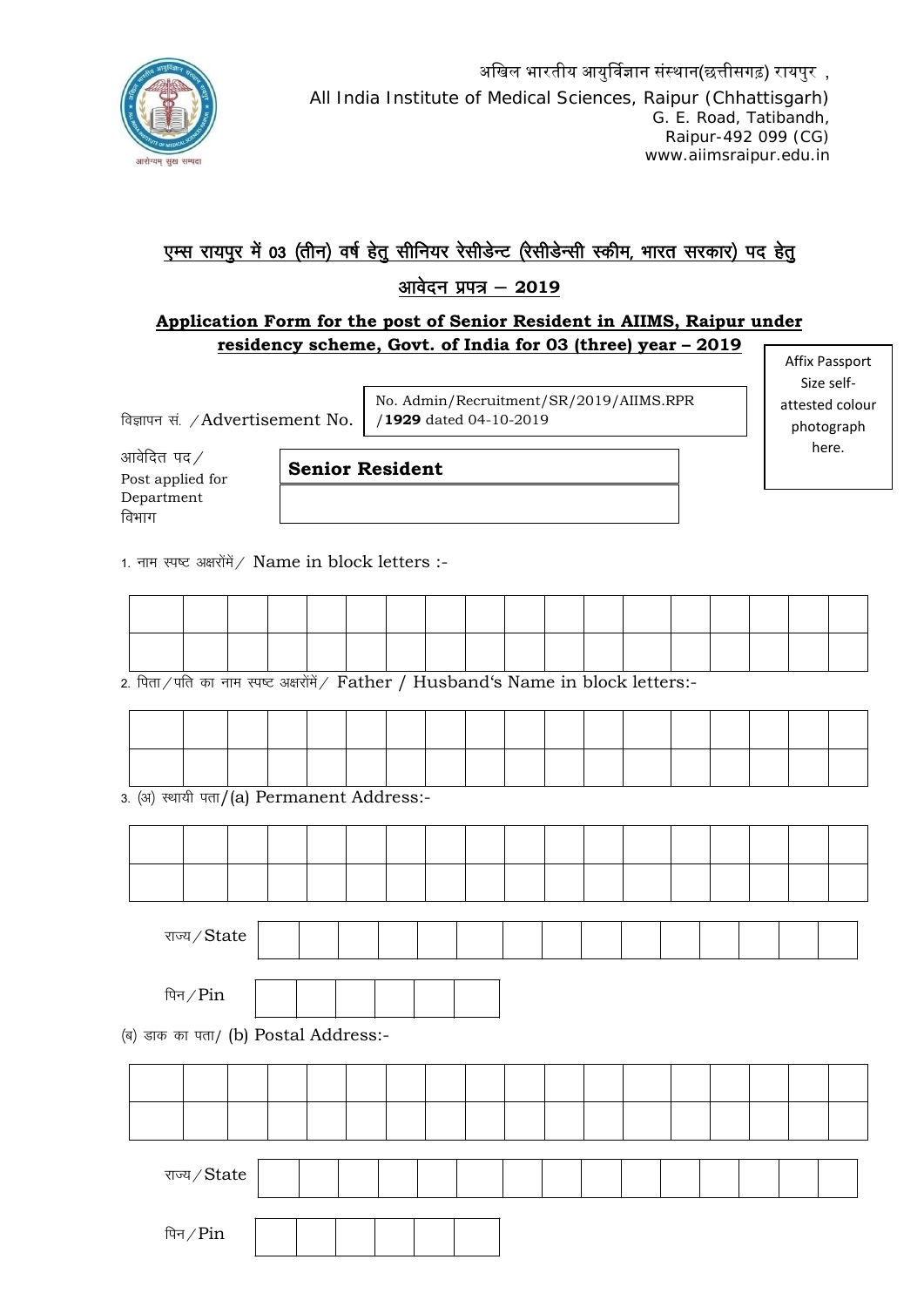4.संपर्क विवरण / Contact Details:-

| एस.टी.डी. कोड सहित फोन नं./<br>Phone No. With STD Code                                                                                                                                                                                                                                                                                                                                                                                  |                        |              |             |
|-----------------------------------------------------------------------------------------------------------------------------------------------------------------------------------------------------------------------------------------------------------------------------------------------------------------------------------------------------------------------------------------------------------------------------------------|------------------------|--------------|-------------|
| मोबाईल नं. / Mobile No.:                                                                                                                                                                                                                                                                                                                                                                                                                |                        |              |             |
| ईमेल / E-mail                                                                                                                                                                                                                                                                                                                                                                                                                           |                        |              |             |
| 5. प्रमाणपत्र के अनुसार जन्मतिथि $\angle$                                                                                                                                                                                                                                                                                                                                                                                               | दिनांक / Date          | माह / Month  | वर्ष / Year |
| Date of Birth with documentary evidence                                                                                                                                                                                                                                                                                                                                                                                                 |                        |              |             |
| साक्षात्कार की तिथि को आयु<br>Age as on date of interview                                                                                                                                                                                                                                                                                                                                                                               | वर्ष / Year            | माह / Month  | दिन $/Day$  |
|                                                                                                                                                                                                                                                                                                                                                                                                                                         |                        |              |             |
| 6. क्या आप/Are you जन्मसे/By Birth अधिवास द्वारा/By Domicile<br>(अ) जन्म से भारतीय नागरिक है अथवा अधिवास द्वारा(सबंधित पद चिन्हित करें)जन्म से अधिवास द्वारा<br>(a) A citizen of India by birth and or by domicile?<br>(Tick the relevant column)<br>यदि आप अधिवास द्वारा भारतीय नागरिक है तो प्रमाण-पत्र संलग्न करें $\angle$<br>If citizen of India by domicile, attach documentary evidence                                          |                        | By Birth     | By Domicile |
| 7. क्या आप अजा/अजजा/अपिव से संबंधितहै? (हां/नहीं)<br>Are you a SC/ST/OBC Candidate? (Yes/No)                                                                                                                                                                                                                                                                                                                                            |                        |              |             |
| यदिहां, तो वर्ग का उल्लेख करें (प्रमाण–पत्र संलग्न करें) अपिव<br>वी दशा में भारत सरकार के तहत आरक्षित पदों पर नियुक्ति के लिए<br>अभी हाल में वैध उपयुक्त प्राधिकारी द्वारा जारी प्रमाण-पत्र होना चाहिए /<br>If yes, mention the Category (attach documentary evidence)<br>In case of OBC, the certificate should be issued by the<br>appropriate authority recently valid for appointment to the<br>post reserved under Govt. of India. |                        |              |             |
| Applied under Category:<br>$UR$ $\begin{bmatrix} \end{bmatrix}$<br>8.                                                                                                                                                                                                                                                                                                                                                                   | $OBC[$ ]<br><b>SCI</b> | ST[<br>PWD[  |             |
| लिंग/Gender:<br>9.<br>(संबंधित पर चिन्ह लगाएं / Tick the relevant)-                                                                                                                                                                                                                                                                                                                                                                     | पुरुष / Male           | महिला/Female |             |
| Person with disability (PWD)/ विकलांगता- (Yes/No)<br>10.                                                                                                                                                                                                                                                                                                                                                                                |                        |              |             |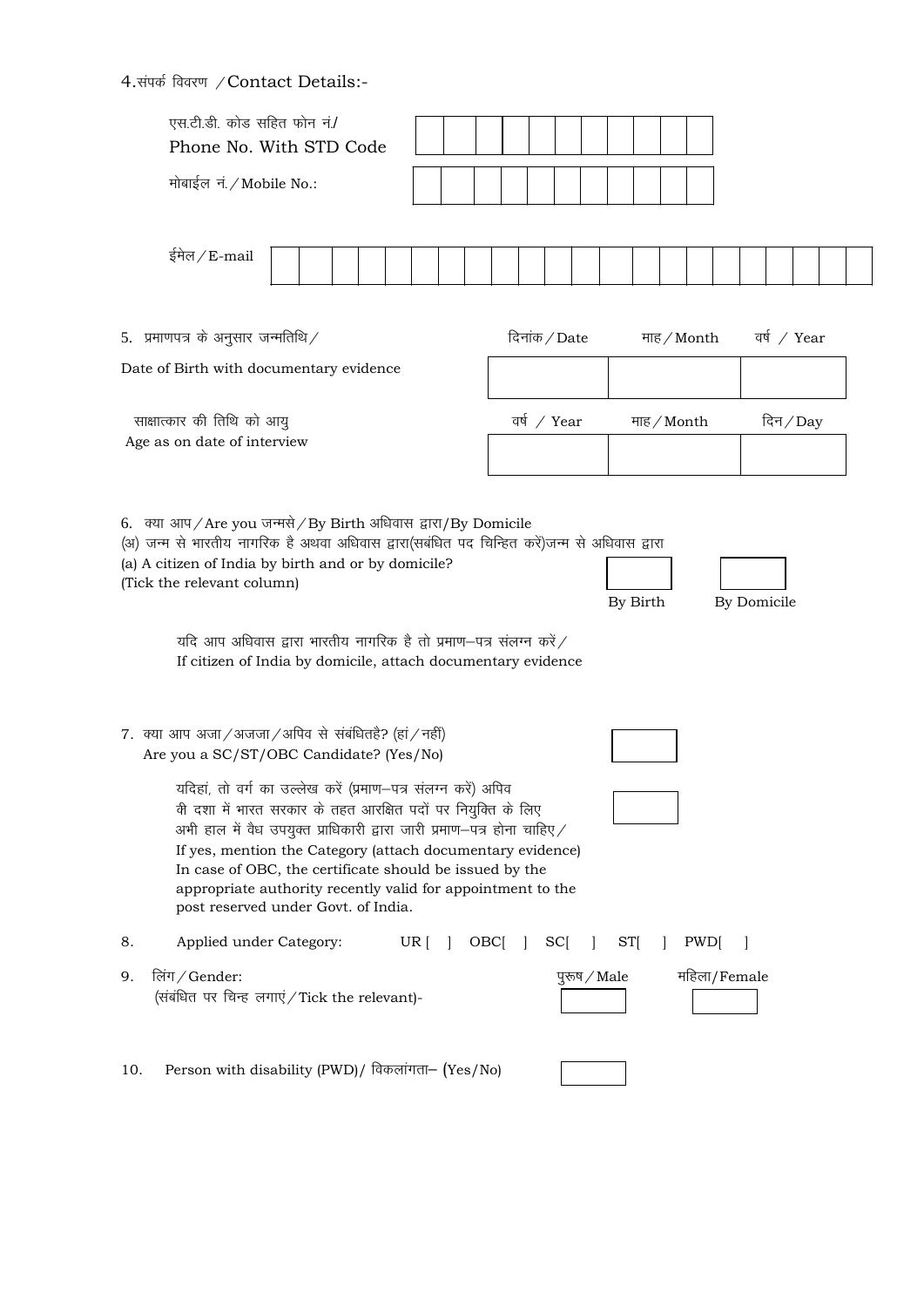11. शैक्षणिक योग्यता / Educational Qualification:-

| परीक्षाकानाम $\hspace{0.1cm}$ /<br>Name of the<br>Examination | विषय $/$ विधा $/$<br>विशिष्टता $\angle$<br>Subject/ | विश्वविद्यालय / संस्थान /<br>महाविद्यालय $\not$<br>University/ | पाठ्यक्रम को<br>पूर्ण करने की<br>तिथि $\angle$ | अंतिम परीक्षा<br>उत्तीर्ण करने का<br>माह तथा वर्ष $\angle$ | प्राप्तांक $\angle$<br>Marks<br>obtained | पाठ्यक्रम<br>की अवधि  |
|---------------------------------------------------------------|-----------------------------------------------------|----------------------------------------------------------------|------------------------------------------------|------------------------------------------------------------|------------------------------------------|-----------------------|
|                                                               | Discipline/<br>Speciality                           | Institute/<br>College                                          | Date of<br>completion<br>of course             | Month &<br>Year of<br>Passing final<br>examination         |                                          | Duration<br>of Course |
| 10 <sup>th</sup>                                              |                                                     |                                                                |                                                |                                                            |                                          |                       |
| 12 <sup>th</sup>                                              |                                                     |                                                                |                                                |                                                            |                                          |                       |
| <b>MBBS</b>                                                   |                                                     |                                                                |                                                |                                                            |                                          |                       |
| MD/MS/<br>Diploma                                             |                                                     |                                                                |                                                |                                                            |                                          |                       |

(कृपया संबंधित उपाधियों को चिन्हित करें / Please tick the relevant Degrees)

12. Permanent M.C.I./D.M.C./DDC/:- State Registration No.

13. Whether done any First Year Junior Residency at AIIMS or outside, if so mention the

Department/period/Subject:

| Organization/Institution         |  |  |
|----------------------------------|--|--|
| Department                       |  |  |
| From                             |  |  |
| ፐი                               |  |  |
| Total Working Period (in months) |  |  |

#### Please Note:

- 1. Incomplete application will be rejected straight way.
- 2. If it is found, that the applicant has suppressed any information or given wrong information his/her Senior Residency will be terminated forthwith without assigning any reason.
- 3. The Senior Residents are entitled to leave at the rate of  $2\frac{1}{2}$  days leave for every completed month.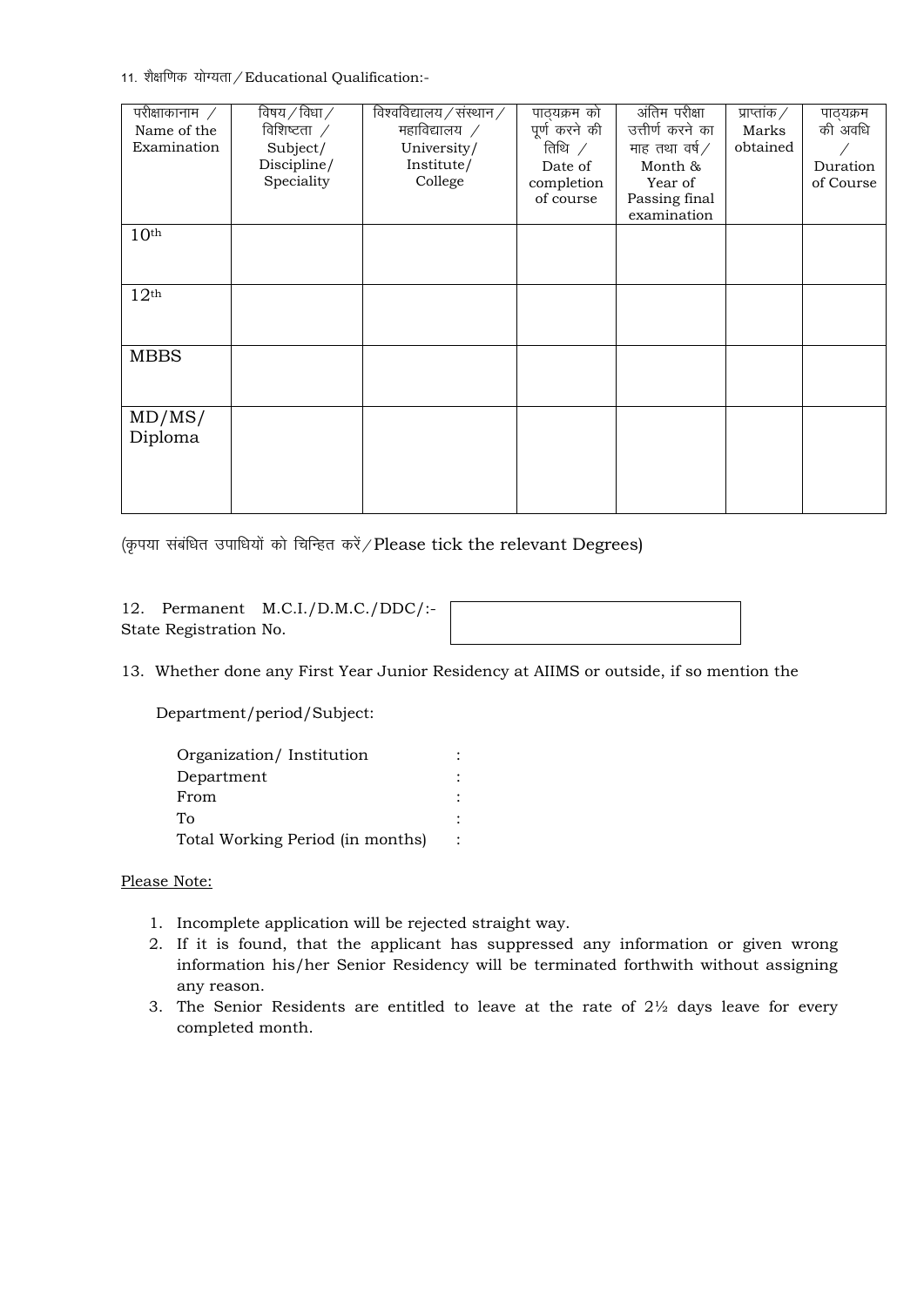## वचनबद्ध / UNDERTAKING

मैं सत्य निष्ठा से अभिपुष्टि करता/करती हूँ कि ऊपर दी गई सूचना, जहां तक मुझे पता है, सत्य तथा सभी तरह से सही है। मैंने किसी भी सूचना को नहीं छुपाया है। मैं वचन देता / देती हूँ कि इसमें दी गई कोई भी सूचना यदि गलत या झूठी पायी जाती है, तो मैं लागू नियमों के अनुसार की गई कार्रवाई के लिए उत्तरदायी होंऊगा $\mathcal{A}$ होंऊगी।

I solemnly affirm that the information furnished above is true and correct in all respects to the best of my knowledge. I have not concealed any information. I undertake that any information furnished herein is found to be incorrect or false, I shall be liable for action as per rules in force.

| स्थान / Place |                                                    |
|---------------|----------------------------------------------------|
|               | उम्मीदवार के हस्ताक्षर/ Signature of the Candidate |
| दिनांक/ Date  |                                                    |
|               | उम्मीदवार का नाम / Name of the Candidate           |
|               | (स्पष्ट अक्षरों में/in block letters)              |